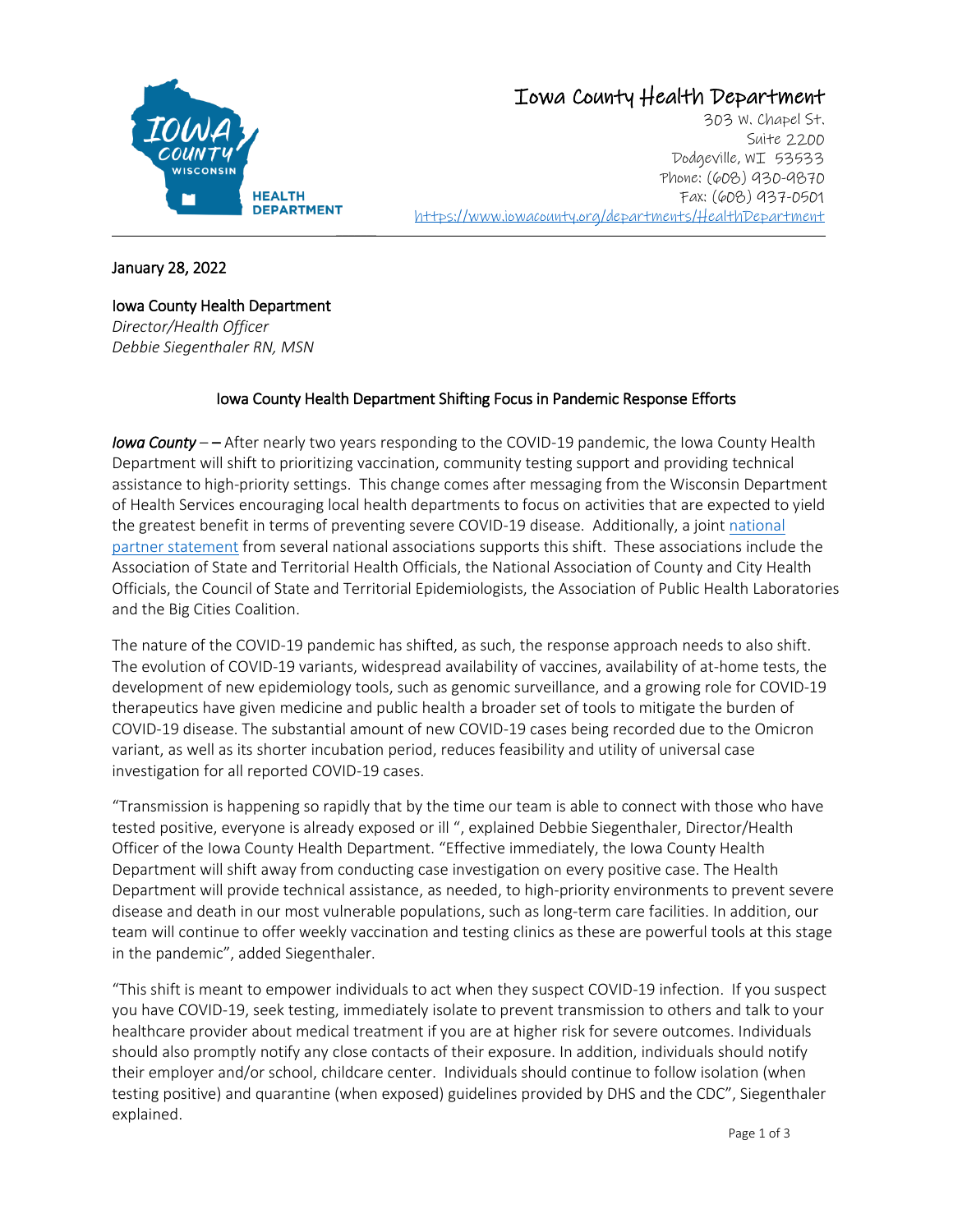The Iowa County Health Department shifting away from universal contact tracing and case investigation, including in depth interviewing of all positive cases, does not take away the importance of isolating and quarantining. This is a crucial time to do the right thing and act responsibly. Honesty and commitment in the steps of isolating (if positive), quarantining (if exposed), notifying those you were around and notifying your employer, school or daycare remain critical. We must continue to use mitigation measures to move forward and prevent spread.

In addition, please be assured, if you test positive through a PCR test (through a lab), there will remain a mechanism to assure each positive test result is relayed to each positive case. Instructions and information on what to do if you test positive are available in many places, including the Iowa County COVID-19 websit[e https://www.iowacounty.org/LatestGuidanceforIsolationandQuarantine.](https://www.iowacounty.org/LatestGuidanceforIsolationandQuarantine) We want to assure residents that the Iowa County Health Department will remain a resource for anyone who is unable to access the internet, those seeking further guidance or answers to specific questions. As stated, the Iowa County Health Department will remain a resource for high risk settings.

Settings such as schools, nursing homes, businesses, and daycares, who have implemented COVID-19 mitigation and prevention protocols to decrease transmission and prevent outbreaks, are encouraged to continue these efforts to protect vulnerable students, employees or individuals. The Iowa County Health Department supports efforts that support safety and continued operations. Our department will continue to work with these organizations to provide guidance, and help control and mitigate outbreaks.

It is still incredibly important that individuals take actions that will help prevent the spread of COVID-19. Everyone 5 years of age and older should get vaccinated against COVID-19, and those 12 years of age and older should get a booster dose when they are eligible. Getting vaccinated and boosted are critical tools in preventing severe disease, hospitalization and death. To find a vaccine provider, visit [vaccines.gov.](file://///file/ActiveDirectory/Green%20County/Health%20Dept/Shared/GCPH%20LETTERHEAD/vaccines.gov) Everyone over the age of 2 years old should wear a well-fitting mask in indoor public places.

#### Iowa County Health Department COVID-19 Vaccination Clinics

For more information and future clinics, check our website [www.iowacounty.org](http://www.iowacounty.org/) and/or follow us on Facebook <https://www.facebook.com/iowacountyhealthdepartment/>

#### FEBRUARY COVID-19 VACCINE CLINICS

MODERNA, J&J and PFIZER for age 12 and up BOOSTERS available for anyone 12 or older who is 5 months out from initial series 2/3/2022, 2/10/2022, 2/17/2022, and 2/24/2022

#### 1-4pm at the Health and Human Services Building in Dodgeville

*Children must be accompanied by a parent or legal guardian OR have a note from parent AND be accompanied by a person over 18 years of age.*

Please sign up through a sign-up genius link below: [02.03.2022: 02.03.2022 Pfizer](https://www.signupgenius.com/go/02032022pfizer) (signupgenius.com) [02.03.2022: 02.03.22 Johnson & Johnson \(signupgenius.com\)](https://www.signupgenius.com/go/02032022johnsonjohnson) [02.03.2022: 02.03.2022 Moderna \(signupgenius.com\)](https://www.signupgenius.com/go/02032022moderna)

PEDIATRIC Pfizer Vaccine Clinics (for ages 5-11):

2/10/2022, 3/3/2022, 3/24/2022

Call 608.930.9870 to schedule a pediatric Pfizer appointment.

*Location:* Health and Human Services Building in Dodgeville.